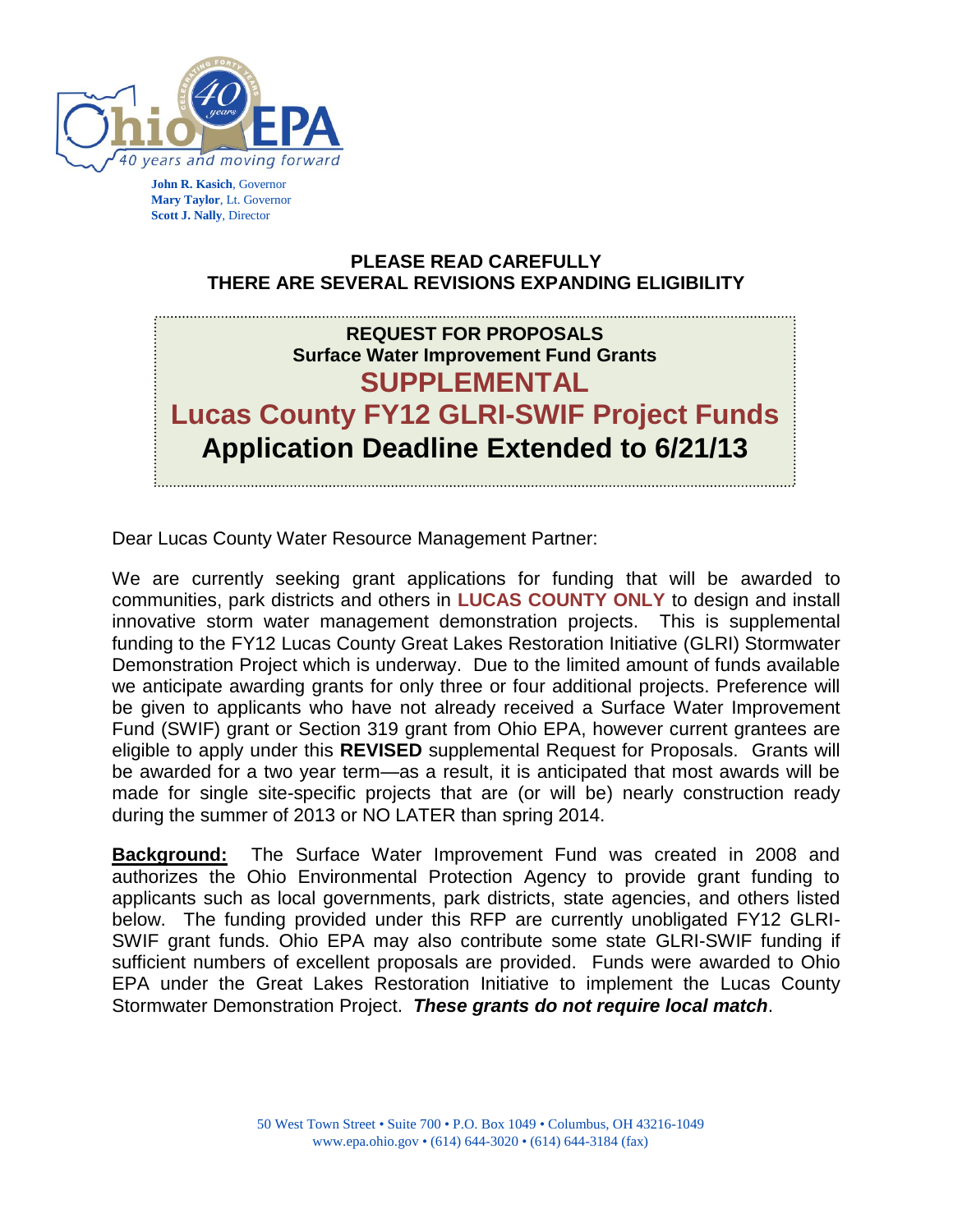**Eligible Projects:** This revised supplemental Lucas County GLRI-SWIF Request for Proposals will result in the award of three or more subgrants for locally implemented storm water management demonstration projects. Specific types of activities are limited to "green" storm water BMPs or management practices—a more detailed listing is included on page 3 of this request.

**Priority Funding:** This county-specific supplemental round of Surface Water Improvement Fund grants are targeted to Lucas County waters where nonpoint source pollution from storm water runoff is a significant cause of aquatic life use impairments.

Grants will be awarded under the GLRI-SWIF using a competitive process with preference provided to applicants who are not current Section 319 or SWIF grant recipients. However, current grantees with very good projects are encouraged to apply. Projects demonstrating the following at the time of application will receive more favorable consideration during the review process:

- A readiness to proceed.
- Site specific information or a specifically defined area of focus.
- Project will be completed in a highly visible and accessible public facility
- Consistency with an approved TMDL, endorsed watershed action plan and/or an approved remedial action plan.
- Evidence that successful completion will result in the reduction and/or passive treatment of storm water runoff.
- Allowable, appropriate and reasonable project costs.
- Sponsors with the appropriate authority to complete the proposed project.

**Grant Amounts:** Applicants may request up to \$50,000 in GLRI-SWIF grant funding. There are **no local match requirements.** However applicants providing local matching funds **(cash only)** will receive additional points during the grant review process.

**Grant Terms & Requirements:** GLRI-SWIF grants are awarded for a two-year period. Funding under this Request for Proposals may not be available until after July 1, 2013 due to the state fiscal year ending June 30, 2013. Successful applicants will be required to execute a formal grant agreement with Ohio EPA and projects must be completed within the two-year grant year period. *Projects that are "shovel-ready" will receive higher consideration.*

**Public Outreach Requirements:** All applications for GLRI-SWIF grants must include project-specific public outreach activities such as public meetings, project tours, signs, newsletters, and fact sheets that are designed to describe the successes of the project throughout the community. Costs associated with project-specific public outreach activities are eligible as a cost component of a GLRI-SWIF grant, but may not exceed five percent (5%) of total project costs. *General nonpoint source and/or environmental education and outreach activities are NOT eligible for GLRI-SWIF funding.*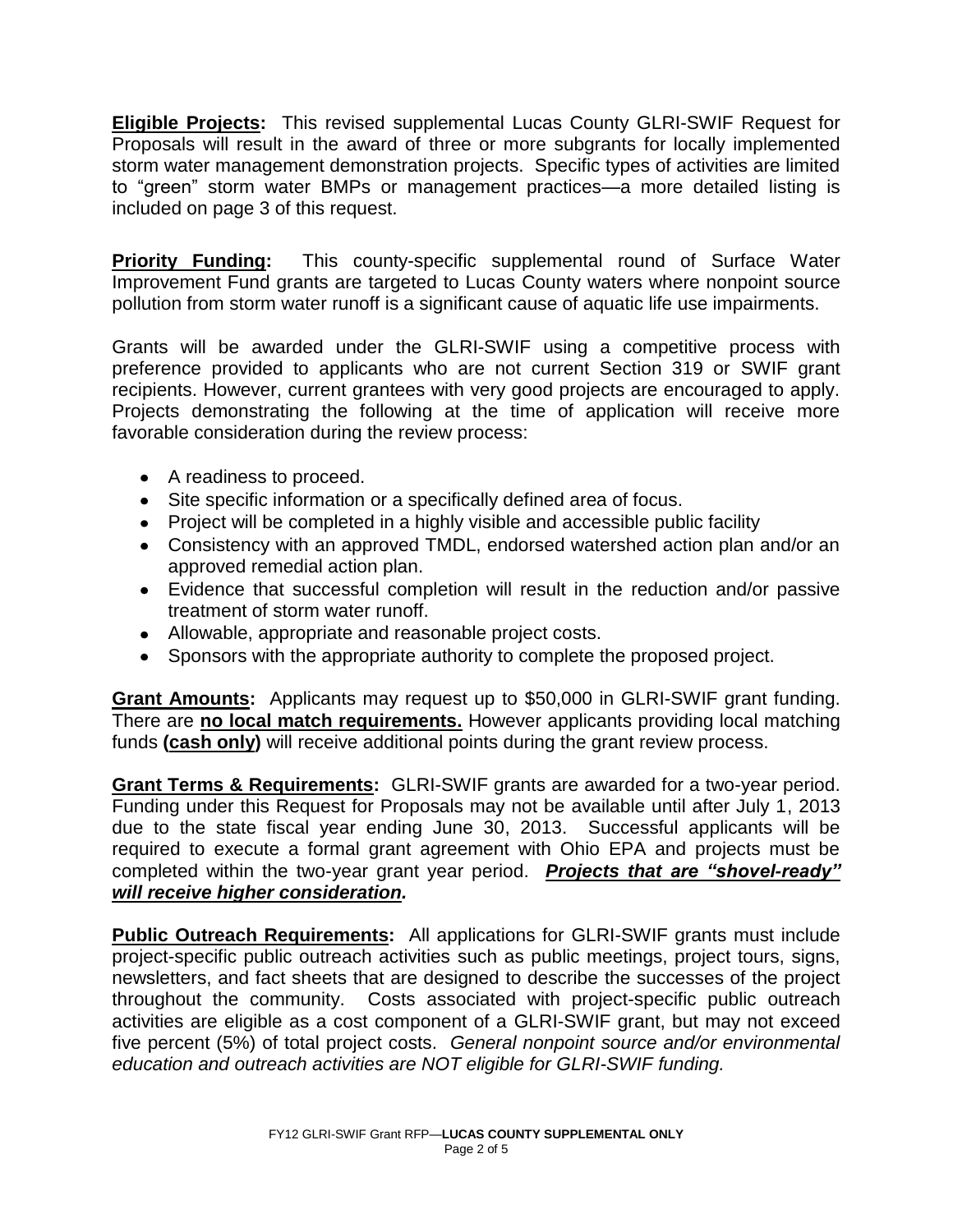# **Eligible Project Listing**

### **Innovative Storm Water Demonstration Projects**

Uncontrolled runoff from storm events is a serious contributor of nonpoint source pollutants to many of Ohio's streams. Many urban areas in Ohio are required to regulate and/or manage storm water flow and do so under storm water permits issued by Ohio EPA. *(SWIF grants may not be used to implement any activities required under storm water permits, consent decrees, enforcement orders or as mitigation for other permits such as those issued under section 401 of the Clean Water Act).*

Recent trends in storm water management have identified innovative practices and techniques that are showing increased promise in the management of storm water. Ohio EPA is interested in promoting these practices by funding **HIGHLY VISIBLE** local projects that demonstrate these innovative storm water management practices. Eligible projects include, but are not limited to the following:

- Retrofitting public commons or parking areas with permeable pavements.
- Installing small scale green roofs on public buildings
- Installing bio-filtration islands and/or vegetated retention structures such as large public rain gardens\* or large infiltration planting areas.
- Installing passive "treatment trains" combining multiple BMPs such as pocket wetlands, bio-filtration islands and others.
- Constructing storm water treatment wetlands.
- Constructing rainwater harvesting and reuse systems on public buildings or facilities.
- Other practices designed to demonstrate innovative storm water management.

#### *Projects that are completed at highly visible public facilities such as city halls, heavily visited public parks and other areas where projects may help to educate the public on alternatives to traditional storm water management are highly encouraged.*

*\*SWIF grants may not be used for projects such as rain gardens, rain barrels or others conducted on lands owned by private for-profit businesses and/or individual homeowners.*

**Ineligible Projects:** The following activities are not eligible for GLRI-SWIF grant funding:

- 1. Projects required under enforcement order or a supplemental environmental project required as part of a settlement agreement or required as mitigation under conditions of a regulatory permit.
- 2. Any stormwater demonstration project designed to mitigate for Combined Sewer Overflows under consent decree or settlement agreement.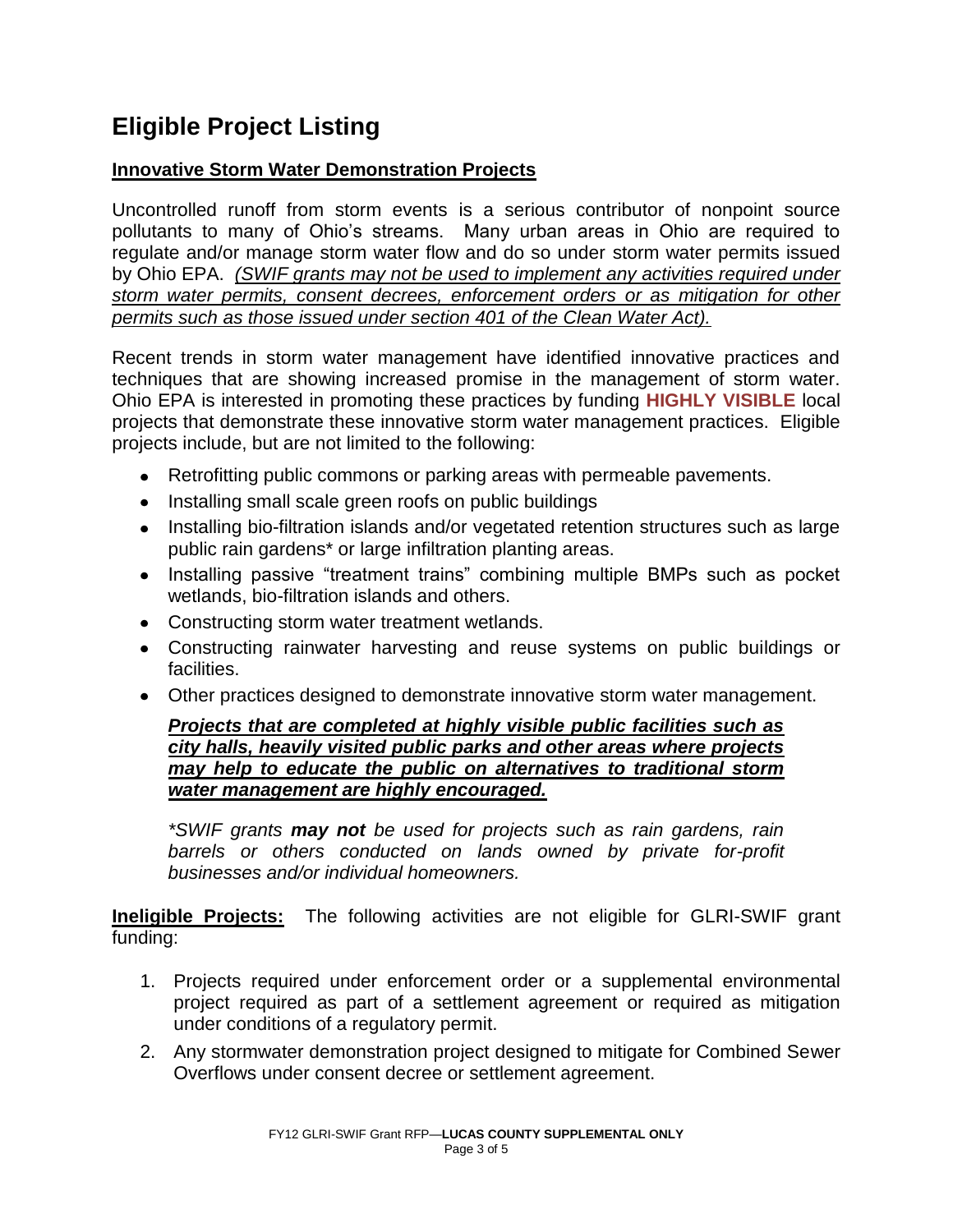- 3. Any project that is part of a nutrient trading program;
- 4. Projects that propose the construction of dikes or levees within a floodplain;
- 5. Projects that propose best management practices (BMPs) or "end-of-pipe treatments" which are either required or anticipated to be required under an NPDES permit or a Permit to Install;
- 6. Projects required under Phase 1 or Phase 2 NPDES storm water compliance;
- 7. Research or monitoring activities (monitoring will be conducted by OEPA).

### **Application Deadline & Review Procedures**

*The deadline for submitting grant applications has been EXTENDED to June 21, 2013*. Applications must be complete and postmarked by the above date to be considered for funding. Applications postmarked (or hand-delivered) after this date will be returned to the applicant without further consideration. Please submit three (3) copies of the complete application with original (blue ink) signatures and one (1) copy of the application in Microsoft Word format and any project site photos or design drawings on a CD. Completed applications may be mailed or delivered to:

> Ohio EPA Division of Surface Water Attn: Russ Gibson, NPS Program Manager 50 West Town Street, Suite 700 Columbus, Ohio 43216-1049

Upon receipt, all supplemental GLRI-SWIF grant applications will be reviewed for completeness, technical merit and adherence to the GLRI-SWIF grant RFP criteria. Applications found to be administratively complete will undergo a comprehensive review using criteria designed to evaluate and score the following:

- Environmental results likely to be achieved
- Status of TMDL report and/or local watershed planning efforts
- Overall effectiveness of the project
- Feasibility of completing the proposed project in a timely manner
- Applicant's capability to administer state grant funds
- Project's readiness to proceed
- The project includes a site specific location
- The long term benefits of the project
- The cost effectiveness of the project and
- Existing environmental quality and restorability of the watershed
- Project specific educational and outreach activities